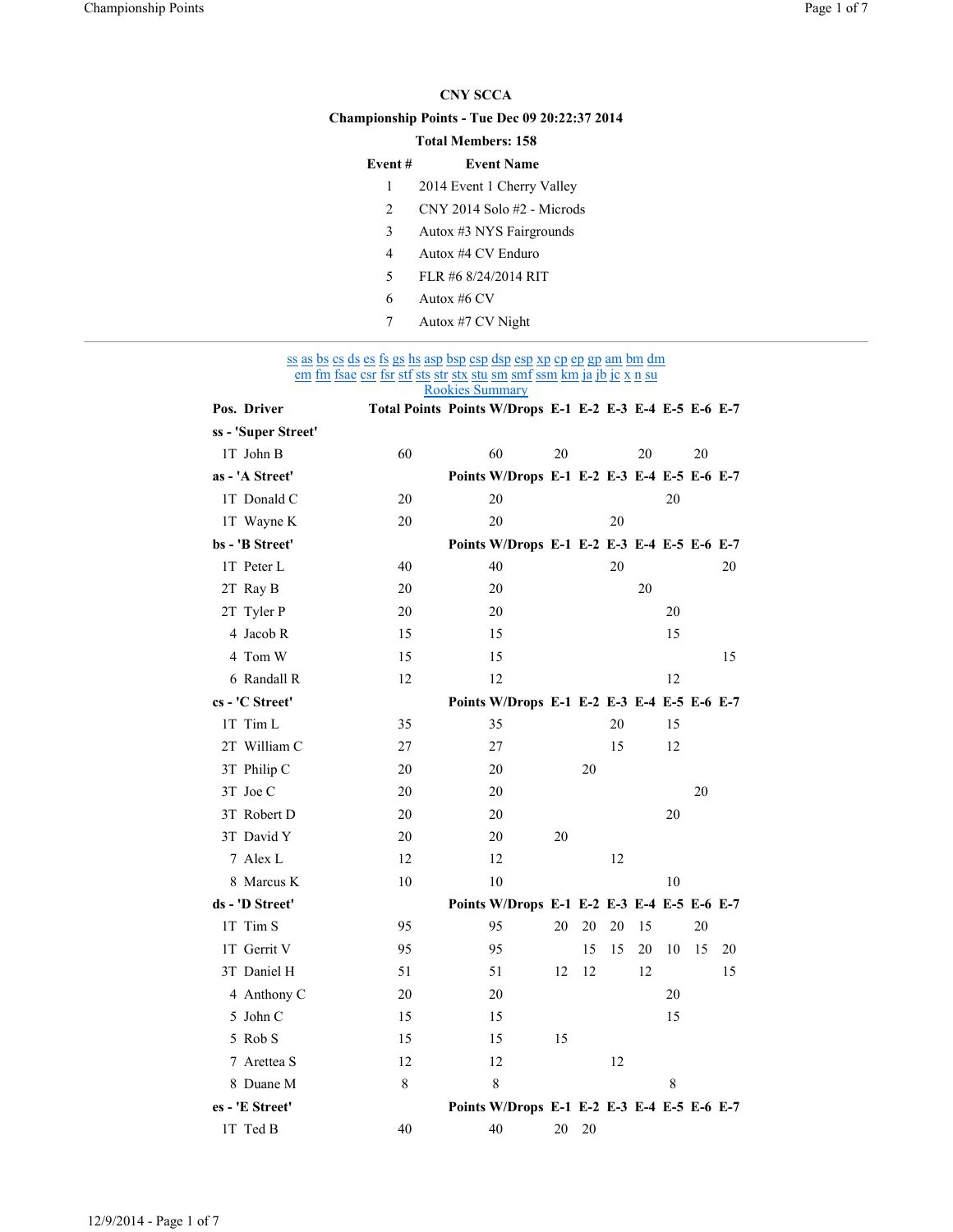| 2 EdH                     | 20      | 20                                         |    |    | 20      |    |    |    |    |
|---------------------------|---------|--------------------------------------------|----|----|---------|----|----|----|----|
| 2 Devinne V               | 20      | 20                                         |    |    |         | 20 |    |    |    |
| fs - 'F Street'           |         | Points W/Drops E-1 E-2 E-3 E-4 E-5 E-6 E-7 |    |    |         |    |    |    |    |
| 1T Randy H                | 95      | 95                                         | 20 |    | 15      | 20 |    | 20 | 20 |
| 2T Alexandra K            | 30      | 30                                         | 15 |    |         | 15 |    |    |    |
| 3T Alex H                 | 20      | 20                                         |    | 20 |         |    |    |    |    |
| 3T Gillian P              | 20      | 20                                         |    |    | 20      |    |    |    |    |
| 5 Paul G                  | 15      | 15                                         |    |    |         |    |    | 15 |    |
| 5 Doug K                  | 15      | 15                                         |    |    |         |    | 15 |    |    |
| 7 Matthew L               | 12      | 12                                         |    |    |         |    | 12 |    |    |
| gs - 'G Street'           |         | Points W/Drops E-1 E-2 E-3 E-4 E-5 E-6 E-7 |    |    |         |    |    |    |    |
| 1T William S              | 115     | 115                                        |    | 20 | 20      | 20 | 15 | 20 | 20 |
| 2T George P               | 59      | 59                                         | 20 |    |         | 15 | 12 | 12 |    |
| 3 Brian S                 | 30      | 30                                         |    |    |         |    |    | 15 | 15 |
| 4 Robert P                | 25      | 25                                         |    |    | 15      |    |    | 10 |    |
| 5 Jeff G                  | 20      | 20                                         |    |    |         |    | 20 |    |    |
| hs - 'H Street'           |         | Points W/Drops E-1 E-2 E-3 E-4 E-5 E-6 E-7 |    |    |         |    |    |    |    |
| 1T Mark B                 | 100     | 100                                        | 20 | 20 | 20      | 20 | 20 |    |    |
| 2T Lun C                  | 45      | 45                                         | 15 | 15 | 15      |    |    |    |    |
| 3 Jon L                   | 15      | 15                                         |    |    |         | 15 |    |    |    |
| 4 Jay C                   | 12      | 12                                         |    |    |         | 12 |    |    |    |
| 4 Dustin E                | 12      | 12                                         |    |    | 12      |    |    |    |    |
| 4 Matt L                  | 12      | 12                                         |    |    |         |    | 12 |    |    |
| bsp - 'B Street Prepared' |         | Points W/Drops E-1 E-2 E-3 E-4 E-5 E-6 E-7 |    |    |         |    |    |    |    |
| 1T Jason L                | 80      | 80                                         | 20 |    |         | 20 |    | 20 | 20 |
| 2 Karl L                  | 20      | 20                                         |    |    |         |    | 20 |    |    |
| csp - 'C Street Prepared' |         | Points W/Drops E-1 E-2 E-3 E-4 E-5 E-6 E-7 |    |    |         |    |    |    |    |
| 1T Wes D                  | 40      | 40                                         |    |    | 20      | 20 |    |    |    |
| 2T Evan M<br>3T Mike T    | 27      | 27                                         |    |    | 12      |    | 15 |    |    |
|                           | 20      | 20                                         |    |    |         |    | 20 |    |    |
| 4 Charlie D               | 15      | 15                                         |    |    | 15      |    |    |    |    |
| 4 Sayuri S<br>6 Ed L      | 15      | 15                                         |    |    |         | 15 |    |    |    |
| 7 Stefan G                | 10<br>8 | 10<br>8                                    |    |    | 10<br>8 |    |    |    |    |
| dsp - 'D Street Prepared' |         | Points W/Drops E-1 E-2 E-3 E-4 E-5 E-6 E-7 |    |    |         |    |    |    |    |
| 1T Frank L                | 80      | 80                                         | 20 |    | 20      |    |    | 20 | 20 |
| 2T Melvin D               | 20      | 20                                         |    |    |         |    | 20 |    |    |
| 3 Mason C                 | 15      | 15                                         |    |    | 15      |    |    |    |    |
| 4 Donald K                | 12      | 12                                         |    |    | 12      |    |    |    |    |
| esp - 'E Street Prepared' |         | Points W/Drops E-1 E-2 E-3 E-4 E-5 E-6 E-7 |    |    |         |    |    |    |    |
| 1T Dan C                  | 20      | 20                                         |    |    | 20      |    |    |    |    |
| 1T Sidney E               | 20      | 20                                         |    |    |         |    |    |    | 20 |
| xp - 'X Prepared'         |         | Points W/Drops E-1 E-2 E-3 E-4 E-5 E-6 E-7 |    |    |         |    |    |    |    |
| 1T William M              | 20      | 20                                         |    |    |         |    | 20 |    |    |
| cp - 'C Prepared'         |         | Points W/Drops E-1 E-2 E-3 E-4 E-5 E-6 E-7 |    |    |         |    |    |    |    |
| 1T Mike S                 | 20      | 20                                         |    |    |         |    | 20 |    |    |
| 2 James "hood pins" H     | 15      | 15                                         |    |    |         |    | 15 |    |    |
|                           |         |                                            |    |    |         |    |    |    |    |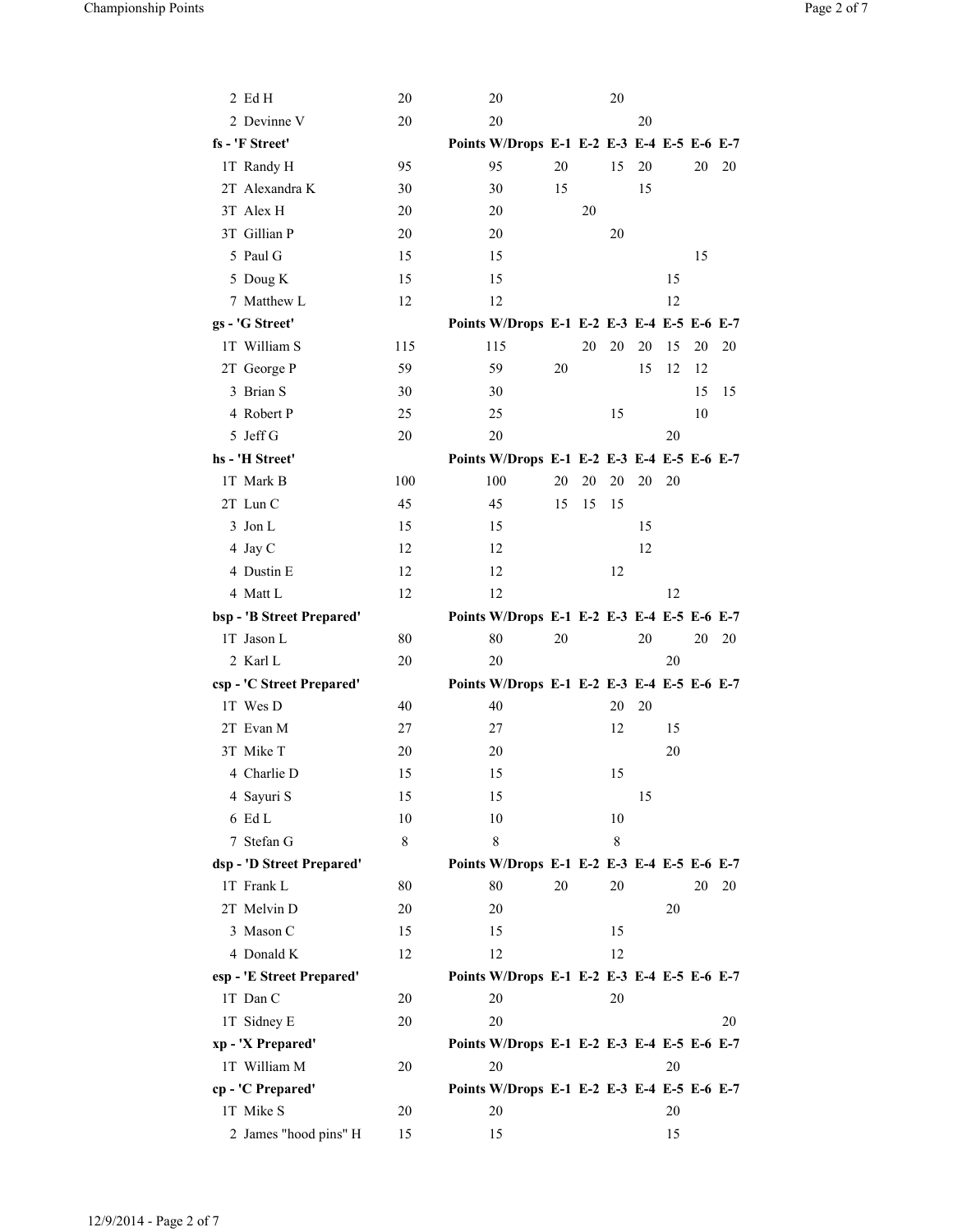| ep - 'E Prepared'          |     | Points W/Drops E-1 E-2 E-3 E-4 E-5 E-6 E-7 |    |    |    |    |    |    |    |
|----------------------------|-----|--------------------------------------------|----|----|----|----|----|----|----|
| 1T Joe C                   | 100 | 100                                        | 20 |    | 20 | 20 |    | 20 | 20 |
| 2 Wesley D                 | 15  | 15                                         |    |    |    |    | 15 |    |    |
| gp - 'G Prepared'          |     | Points W/Drops E-1 E-2 E-3 E-4 E-5 E-6 E-7 |    |    |    |    |    |    |    |
| 1T John S                  | 60  | 60                                         |    |    |    | 20 |    | 20 | 20 |
| am - 'A Modified'          |     | Points W/Drops E-1 E-2 E-3 E-4 E-5 E-6 E-7 |    |    |    |    |    |    |    |
| 1T Lee H                   | 20  | 20                                         |    |    | 20 |    |    |    |    |
| 1T Paul S                  | 20  | 20                                         |    |    |    |    | 20 |    |    |
| 3T Steve L                 | 15  | 15                                         |    |    |    |    | 15 |    |    |
| 4 David F                  | 12  | 12                                         |    |    |    |    | 12 |    |    |
| 5 Sean G                   | 10  | 10                                         |    |    |    |    | 10 |    |    |
| 6 J Scott M                | 8   | 8                                          |    |    |    |    | 8  |    |    |
| 7 Mark E                   | 6   | 6                                          |    |    |    |    | 6  |    |    |
| 8 Douglas R                | 4   | 4                                          |    |    |    |    | 4  |    |    |
| bm - 'B Modified'          |     | Points W/Drops E-1 E-2 E-3 E-4 E-5 E-6 E-7 |    |    |    |    |    |    |    |
| 1T Brad F                  | 20  | 20                                         |    |    |    |    | 20 |    |    |
| 2 Ron F                    | 15  | 15                                         |    |    |    |    | 15 |    |    |
| dm - 'D Modified'          |     | Points W/Drops E-1 E-2 E-3 E-4 E-5 E-6 E-7 |    |    |    |    |    |    |    |
| 1T Leo S                   | 60  | 60                                         | 20 |    |    | 20 |    | 20 |    |
| em - 'E Modified'          |     | Points W/Drops E-1 E-2 E-3 E-4 E-5 E-6 E-7 |    |    |    |    |    |    |    |
| 1T David B                 | 80  | 80                                         | 20 |    | 20 |    |    | 20 | 20 |
| 2T Bill M                  | 20  | 20                                         |    |    |    | 20 |    |    |    |
| 3 Rex F                    | 15  | 15                                         |    |    | 15 |    |    |    |    |
| 4 Paul K                   | 12  | 12                                         |    |    | 12 |    |    |    |    |
| fm - 'F Modified'          |     | Points W/Drops E-1 E-2 E-3 E-4 E-5 E-6 E-7 |    |    |    |    |    |    |    |
| 1T Steve H                 | 35  | 35                                         |    |    | 20 |    | 15 |    |    |
| 1T Paul S                  | 35  | 35                                         |    |    | 15 |    | 20 |    |    |
| fsae - 'Formula SAE'       |     | Points W/Drops E-1 E-2 E-3 E-4 E-5 E-6 E-7 |    |    |    |    |    |    |    |
| 1T Chris B                 | 20  | 20                                         |    |    |    |    | 20 |    |    |
| 2 Connor K                 | 15  | 15                                         |    |    |    |    | 15 |    |    |
| csr - 'C Street R'         |     | Points W/Drops E-1 E-2 E-3 E-4 E-5 E-6 E-7 |    |    |    |    |    |    |    |
| 1T Mark B                  | 40  | 40                                         |    |    |    |    |    | 20 | 20 |
| 2 Marcus K                 | 20  | 20                                         |    |    | 20 |    |    |    |    |
| 3 Richard B                | 15  | 15                                         |    |    | 15 |    |    |    |    |
| fsr - 'F Street R'         |     | Points W/Drops E-1 E-2 E-3 E-4 E-5 E-6 E-7 |    |    |    |    |    |    |    |
| 1T Mark M                  | 100 | 100                                        | 20 | 20 | 20 | 20 | 20 |    |    |
| stf - 'Street Touring FWD' |     | Points W/Drops E-1 E-2 E-3 E-4 E-5 E-6 E-7 |    |    |    |    |    |    |    |
| 1T Chris P                 | 117 | 107                                        | 20 | 20 | 10 | 15 | 12 | 20 | 20 |
| 2T Lun C                   | 40  | 40                                         |    |    |    | 20 | 20 |    |    |
| 3 Bob D                    | 20  | 20                                         |    |    | 20 |    |    |    |    |
| 4 John H                   | 15  | 15                                         |    |    |    |    | 15 |    |    |
| 4 Colin K                  | 15  | 15                                         |    |    | 15 |    |    |    |    |
| 6 Pau O                    | 12  | 12                                         |    |    | 12 |    |    |    |    |
| sts - 'Street Touring S'   |     | Points W/Drops E-1 E-2 E-3 E-4 E-5 E-6 E-7 |    |    |    |    |    |    |    |
| 1T Ted B                   | 80  | 80                                         |    |    | 12 | 20 | 8  | 20 | 20 |
| 2T Shaun H                 | 40  | 40                                         |    |    | 20 |    | 20 |    |    |
| 3 Andy C                   | 15  | 15                                         |    |    |    |    | 15 |    |    |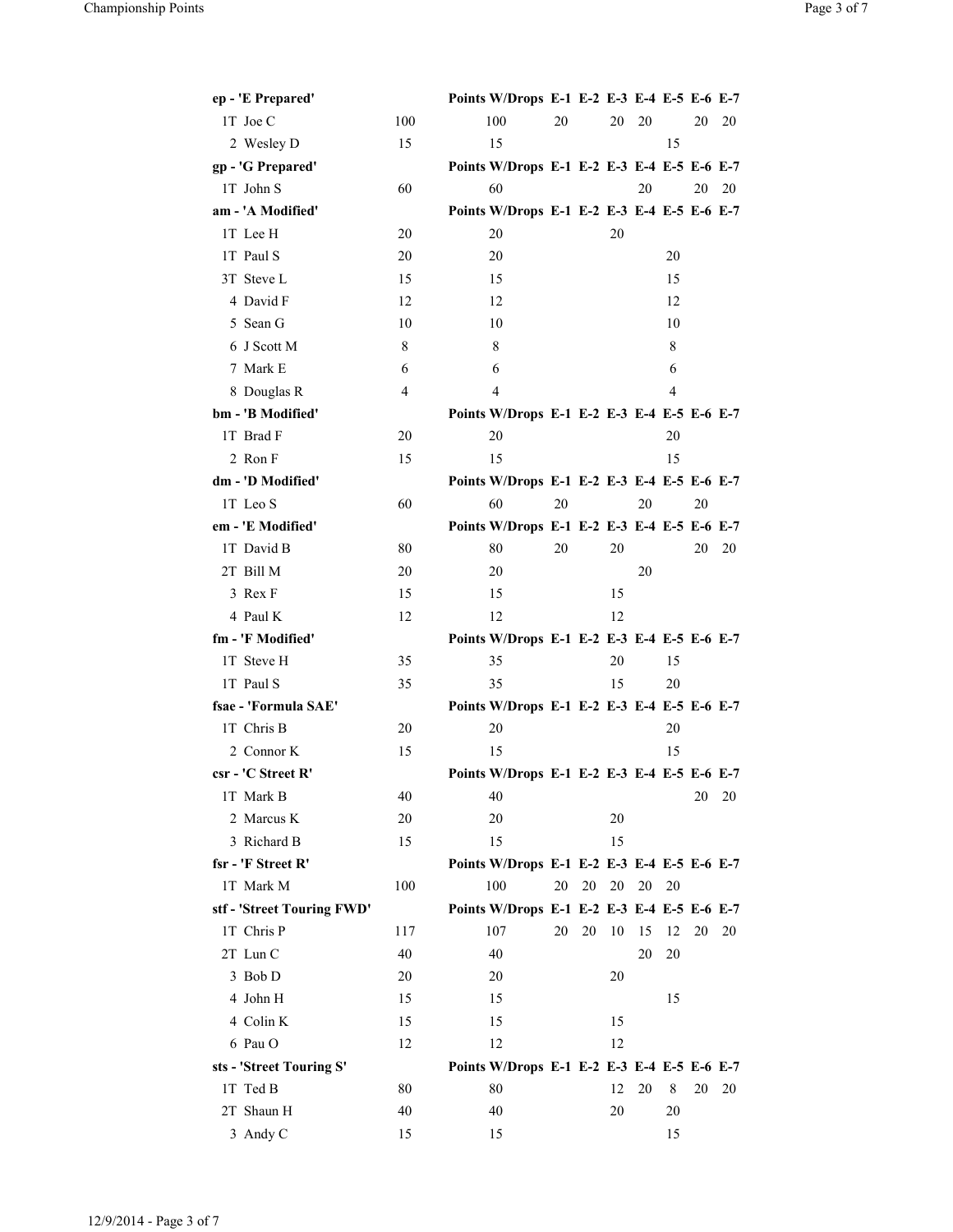| 3 David P                     | 15  | 15                                         |    |    | 15 |    |    |    |    |
|-------------------------------|-----|--------------------------------------------|----|----|----|----|----|----|----|
| 5 Alan S                      | 12  | 12                                         |    |    |    |    | 12 |    |    |
| 6 Cary H                      | 10  | 10                                         |    |    |    |    | 10 |    |    |
| str - 'Street Touring R'      |     | Points W/Drops E-1 E-2 E-3 E-4 E-5 E-6 E-7 |    |    |    |    |    |    |    |
| 1T Chris G                    | 130 | 115                                        | 15 | 20 | 15 | 20 | 20 | 20 | 20 |
| 2T Mike D                     | 20  | 20                                         |    |    | 20 |    |    |    |    |
| 2T Robert P                   | 20  | 20                                         | 20 |    |    |    |    |    |    |
| 4 Curtis S                    | 12  | 12                                         |    |    | 12 |    |    |    |    |
| stx - 'Street Touring X'      |     | Points W/Drops E-1 E-2 E-3 E-4 E-5 E-6 E-7 |    |    |    |    |    |    |    |
| 1T James S                    | 60  | 60                                         | 20 | 20 |    | 20 |    |    |    |
| 2T Evan T                     | 40  | 40                                         |    |    |    |    |    | 20 | 20 |
| 3T Chad R                     | 20  | 20                                         |    |    | 20 |    |    |    |    |
| 3T Craig W                    | 20  | 20                                         |    |    |    |    | 20 |    |    |
| 5 Jon C                       | 15  | 15                                         |    |    | 15 |    |    |    |    |
| 5 Josh H                      | 15  | 15                                         |    |    |    |    |    | 15 |    |
| 5 Dean W                      | 15  | 15                                         |    |    |    |    | 15 |    |    |
| 8 Sean H                      | 12  | 12                                         |    |    |    |    | 12 |    |    |
| stu - 'Street Touring U'      |     | Points W/Drops E-1 E-2 E-3 E-4 E-5 E-6 E-7 |    |    |    |    |    |    |    |
| 1T Sidney E                   | 20  | 20                                         |    |    |    |    |    | 20 |    |
| 1T Kyle L                     | 20  | 20                                         |    |    |    |    | 20 |    |    |
| 3 Mark K                      | 15  | 15                                         |    |    |    |    | 15 |    |    |
| sm - 'Street Modified'        |     | Points W/Drops E-1 E-2 E-3 E-4 E-5 E-6 E-7 |    |    |    |    |    |    |    |
| 1T John S                     | 35  | 35                                         | 20 |    | 15 |    |    |    |    |
| 2T George L                   | 20  | 20                                         |    |    |    |    | 20 |    |    |
| 2T David P                    | 20  | 20                                         |    |    | 20 |    |    |    |    |
| 2T Rafe S                     | 20  | 20                                         |    |    |    | 20 |    |    |    |
| smf - 'Street Modified F'     |     | Points W/Drops E-1 E-2 E-3 E-4 E-5 E-6 E-7 |    |    |    |    |    |    |    |
| 1T William R                  | 35  | 35                                         |    |    | 20 |    | 15 |    |    |
| 2T Joe C                      | 20  | 20                                         |    | 20 |    |    |    |    |    |
| 2T Corey S                    | 20  | 20                                         |    |    |    |    | 20 |    |    |
| 4 Ben G                       | 12  | 12                                         |    |    |    |    | 12 |    |    |
| ssm - 'Super Street Modified' |     | Points W/Drops E-1 E-2 E-3 E-4 E-5 E-6 E-7 |    |    |    |    |    |    |    |
| 1T Jeff V                     | 32  | 32                                         |    | 20 | 12 |    |    |    |    |
| 2T Vincent A                  | 20  | 20                                         |    |    |    |    | 20 |    |    |
| 2T Noor A                     | 20  | 20                                         |    |    |    |    |    |    | 20 |
| 2T Michael R                  | 20  | 20                                         |    |    | 20 |    |    |    |    |
| 5 Jay C                       | 15  | 15                                         |    | 15 |    |    |    |    |    |
| 5 Jason R                     | 15  | 15                                         |    |    | 15 |    |    |    |    |
| 7 Justin W                    | 10  | 10                                         |    |    | 10 |    |    |    |    |
| km - 'F125 Shifter Kart'      |     | Points W/Drops E-1 E-2 E-3 E-4 E-5 E-6 E-7 |    |    |    |    |    |    |    |
| 1T Scott N                    | 95  | 95                                         |    | 20 | 20 | 15 | 20 | 20 |    |
| 2T Steve N                    | 42  | 42                                         |    |    | 15 | 12 | 15 |    |    |
| 3 Mike D                      | 40  | 40                                         | 20 |    |    | 20 |    |    |    |
| 4 Jay C                       | 15  | 15                                         | 15 |    |    |    |    |    |    |
| 5 Michael L                   | 12  | 12                                         |    |    |    |    | 12 |    |    |
| 6 Patrick B                   | 10  | 10                                         |    |    |    |    | 10 |    |    |
| ja - 'Junior Kart A'          |     | Points W/Drops E-1 E-2 E-3 E-4 E-5 E-6 E-7 |    |    |    |    |    |    |    |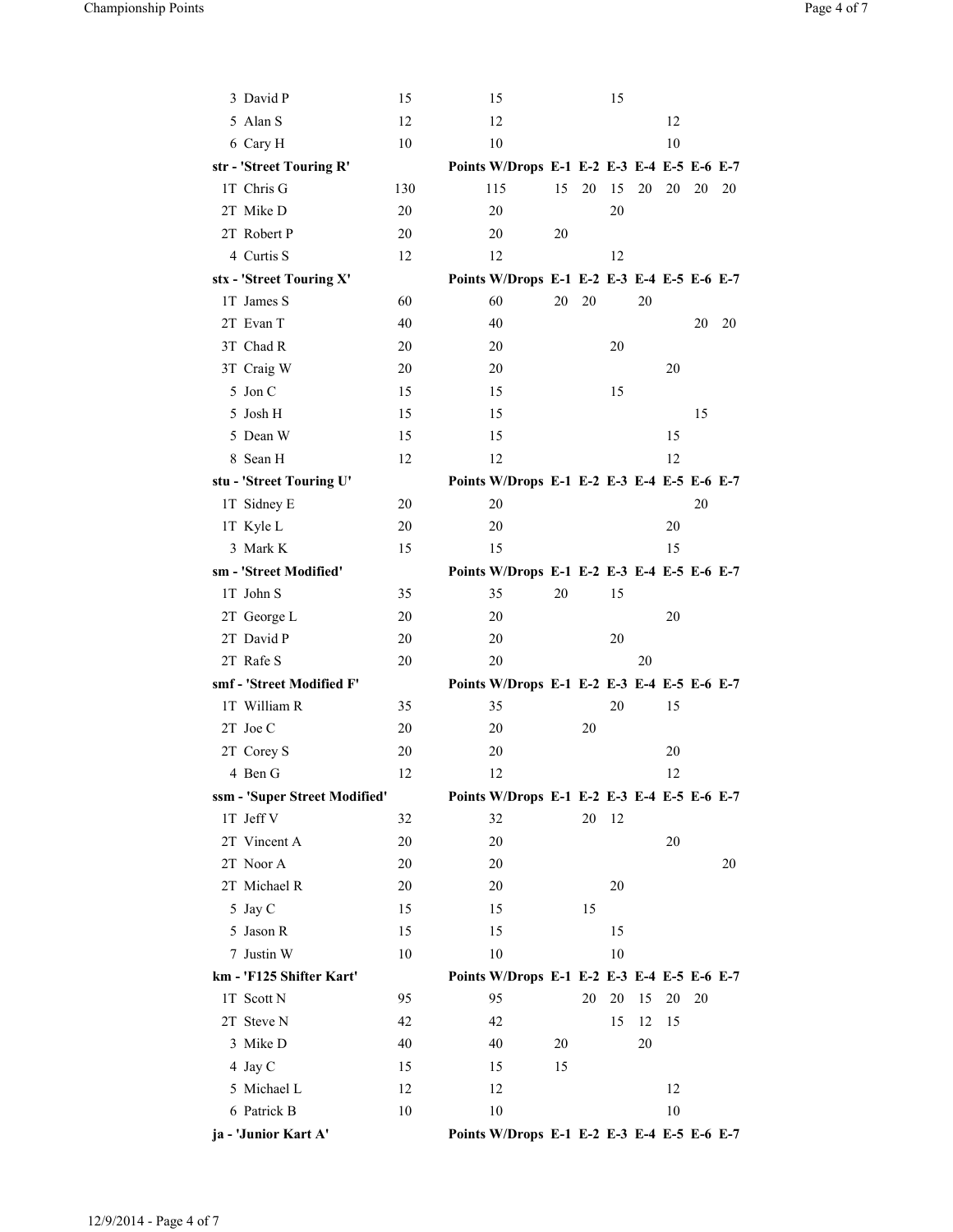| 1T Connor H          | 40             | 40                                         |    |    | 20 |    | 20             |    |    |
|----------------------|----------------|--------------------------------------------|----|----|----|----|----------------|----|----|
| 2 Halie C            | 20             | 20                                         | 20 |    |    |    |                |    |    |
| 3 Hollie C           | 15             | 15                                         | 15 |    |    |    |                |    |    |
| jb - 'Junior Kart B' |                | Points W/Drops E-1 E-2 E-3 E-4 E-5 E-6 E-7 |    |    |    |    |                |    |    |
| 1T Evan F            | 20             | 20                                         |    |    |    |    | 20             |    |    |
| jc - 'Junior Kart C' |                | Points W/Drops E-1 E-2 E-3 E-4 E-5 E-6 E-7 |    |    |    |    |                |    |    |
| 1T Eric D            | 20             | 20                                         | 20 |    |    |    |                |    |    |
| 1T Ryan F            | 20             | 20                                         |    |    |    |    | 20             |    |    |
| 3 Mads K             | 15             | 15                                         |    |    |    |    | 15             |    |    |
| x - 'X-Pro Pax'      |                | Points W/Drops E-1 E-2 E-3 E-4 E-5 E-6 E-7 |    |    |    |    |                |    |    |
| 1T Kyle R            | 91             | 89                                         | 20 | 20 | 2  | 20 | $\overline{4}$ | 10 | 15 |
| 2T Mike W            | 71             | 71                                         | 12 |    | 12 |    | 12             | 15 | 20 |
| 3T Mark S            | 25             | 25                                         |    |    | 15 |    | 10             |    |    |
| 4T Christopher M     | 20             | 20                                         |    |    | 20 |    |                |    |    |
| 4T Chris M           | 20             | 20                                         |    |    |    |    | 20             |    |    |
| 4T David P           | 20             | 20                                         |    |    |    |    |                | 20 |    |
| 7 George M           | 18             | 18                                         |    |    | 10 |    | 8              |    |    |
| 8 Rob S              | 16             | 16                                         |    | 15 | 1  |    |                |    |    |
| 9 Scott N            | 15             | 15                                         | 15 |    |    |    |                |    |    |
| 9 Bret W             | 15             | 15                                         |    |    |    |    | 15             |    |    |
| 11 Mike P            | 12             | 12                                         |    |    |    |    |                | 12 |    |
| 12 Ed D              | 8              | 8                                          |    |    | 8  |    |                |    |    |
| 13 Evan H            | 6              | 6                                          |    |    | 6  |    |                |    |    |
| 13 Colin K           | 6              |                                            |    |    |    |    |                |    |    |
|                      |                | 6                                          |    |    |    |    | 6              |    |    |
| 15 Karl H            | 4              | 4                                          |    |    | 4  |    |                |    |    |
| 16 Joseph C          | $\overline{c}$ | $\overline{2}$                             |    |    |    |    | $\overline{2}$ |    |    |
| n - 'Novice'         |                | Points W/Drops E-1 E-2 E-3 E-4 E-5 E-6 E-7 |    |    |    |    |                |    |    |
| 1T Yuriy Y           | 60             | 60                                         |    |    |    | 20 |                | 20 | 20 |
| 2T Kurt H            | 29             | 29                                         | 15 | 12 | 1  |    |                | 1  |    |
| 3T Simon R           | 24             | 24                                         |    |    | 1  | 10 |                | 1  | 12 |
| 4T Gregg V           | 22             | 22                                         |    |    | 12 |    | 10             |    |    |
| 5T Ray B             | 20             | 20                                         |    |    | 20 |    |                |    |    |
| 5T DCC               | 20             | 20                                         |    |    |    |    | 20             |    |    |
| 5T Charles D         | 20             | 20                                         |    | 20 |    |    |                |    |    |
| 5T Matthew H         | 20             | 20                                         | 10 | 10 |    |    |                |    |    |
| 5T Alex L            | 20             | 20                                         | 20 |    |    |    |                |    |    |
| 10 Johnwinthrop W    | 16             | 16                                         |    |    | 10 |    | 6              |    |    |
| 11 Ryan A            | 15             | 15                                         |    |    |    |    |                | 15 |    |
| 11 Sidney E          | 15             | 15                                         |    | 15 |    |    |                |    |    |
| 11 David G           | 15             | 15                                         |    |    |    |    | 15             |    |    |
| 11 Matthew H         | 15             | 15                                         |    |    | 15 |    |                |    |    |
| 11 Travis M          | 15             | 15                                         |    |    |    | 15 |                |    |    |
| 11 David S           | 15             | 15                                         |    |    |    |    |                |    | 15 |
| 17 Frank B           | 12             | 12                                         |    |    |    |    |                | 12 |    |
| 17 Dustin G          | 12             | 12                                         | 12 |    |    |    |                |    |    |
| 17 William H         | 12             | 12                                         |    |    |    |    | 12             |    |    |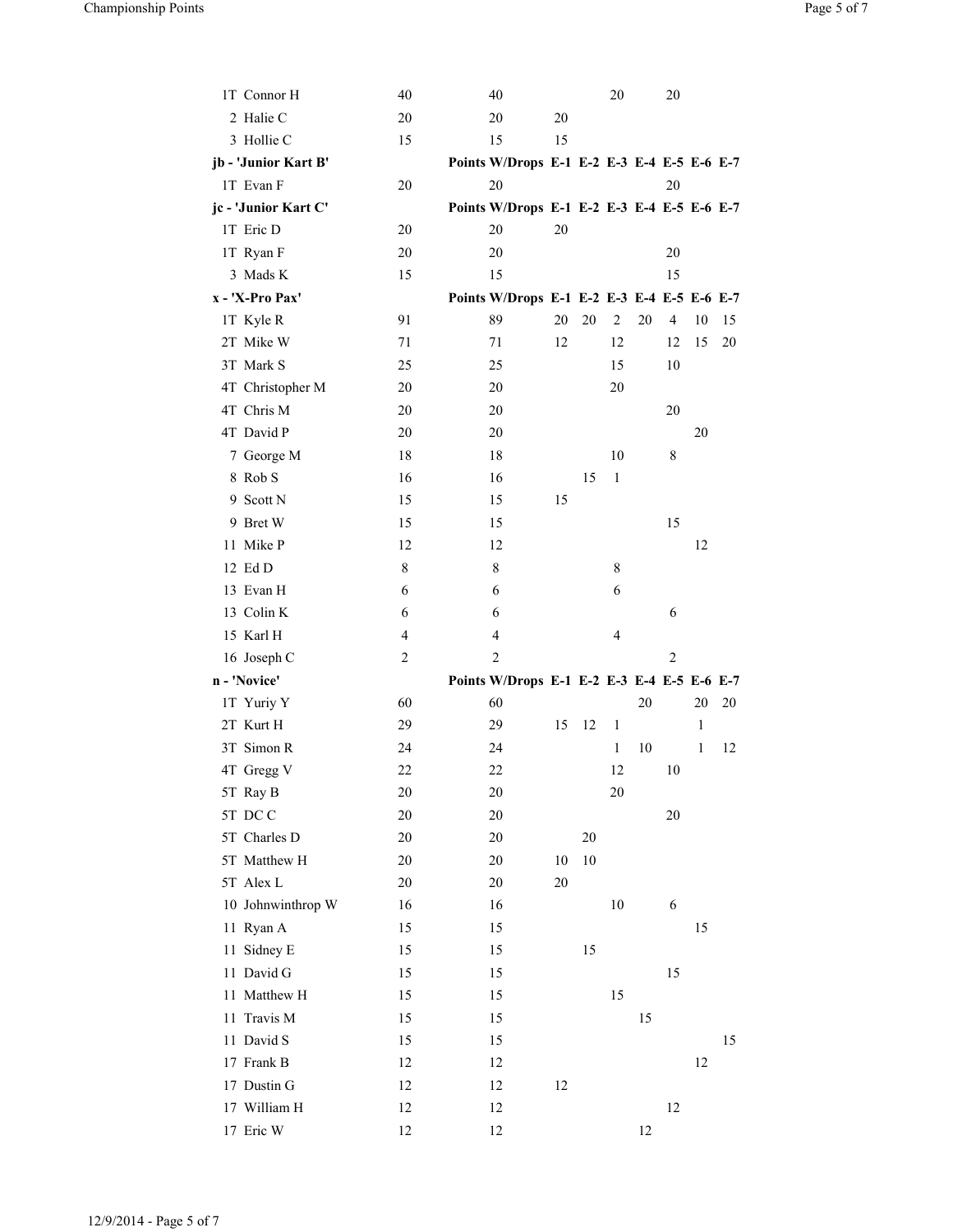| 21 Ray A      | 10             | 10             |                |              | 10                      |    |
|---------------|----------------|----------------|----------------|--------------|-------------------------|----|
| 21 Michael R  | 10             | 10             |                |              |                         | 10 |
| 23 Michael F  | 8              | $\,$ $\,$      |                |              | $\,$ 8 $\,$             |    |
| 23 Michael H  | 8              | 8              | 8              |              |                         |    |
| 23 Eric H     | 8              | 8              |                | 8            |                         |    |
| 23 Brendon R  | 8              | $\,$ $\,$      |                |              |                         | 8  |
| 27 David C    | 6              | 6              | 6              |              |                         |    |
| 27 Chris P    | 6              | 6              |                |              | 6                       |    |
| 27 Tom R      | 6              | 6              |                |              |                         | 6  |
| 30 Thomas B   | $\overline{4}$ | 4              |                |              | $\overline{4}$          |    |
| 30 Johann G   | $\overline{4}$ | 4              |                | 4            |                         |    |
| 30 Joe L      | $\overline{4}$ | 4              | $\overline{4}$ |              |                         |    |
| 33 Nate P     | $\overline{c}$ | $\overline{c}$ |                |              | $\overline{\mathbf{c}}$ |    |
| 33 Stephen S  | $\sqrt{2}$     | $\overline{c}$ | $\overline{c}$ |              |                         |    |
| 35 Peter B    | $\mathbf{1}$   | 1              |                | $\mathbf{1}$ |                         |    |
| 35 Scott B    | 1              | 1              |                |              | $\mathbf{1}$            |    |
| 35 Jared B    | 1              | 1              |                | $\mathbf{1}$ |                         |    |
| 35 David B    | 1              | 1              |                | $\mathbf{1}$ |                         |    |
| 35 Richard B  | 1              | 1              |                | 1            |                         |    |
| 35 Sam B      | 1              | 1              |                |              | $\mathbf{1}$            |    |
| 35 Tim C      | 1              | 1              |                | $\mathbf{1}$ |                         |    |
| 35 Charles C  | 1              | 1              | $\mathbf{1}$   |              |                         |    |
| 35 Teasha C   | 1              | 1              |                | $\mathbf{1}$ |                         |    |
| 35 Nicholas D | 1              | 1              | 1              |              |                         |    |
| 35 Anthony D  | 1              | 1              |                | $\mathbf{1}$ |                         |    |
| 35 Kirk G     | 1              | 1              | $\mathbf{1}$   |              |                         |    |
| 35 Rich H     | 1              | 1              |                | $\mathbf{1}$ |                         |    |
| 35 Kayla H    | 1              | 1              |                | 1            |                         |    |
| 35 Charles H  | 1              | 1              |                |              | $\mathbf{1}$            |    |
| 35 Matthew J  | 1              | 1              | $\mathbf{1}$   |              |                         |    |
| 35 Bradley J  | 1              | 1              | 1              |              |                         |    |
| 35 Mike K     | 1              | 1              |                |              | $\mathbf{1}$            |    |
| 35 Erik K     | 1              | 1              |                | $\,1\,$      |                         |    |
| 35 Robert K   | 1              | 1              |                |              | $\mathbf{1}$            |    |
| 35 Ronald L   | 1              | 1              |                | $\mathbf{1}$ |                         |    |
| 35 Joe L      | 1              | 1              |                | 1            |                         |    |
| 35 Thomas L   | 1              | 1              | $\mathbf{1}$   |              |                         |    |
| 35 Jake M     | 1              | 1              |                | $\mathbf{1}$ |                         |    |
| 35 Alex P     | 1              | 1              | $\mathbf{1}$   |              |                         |    |
| 35 Michael P  | 1              | 1              |                | $\mathbf{1}$ |                         |    |
| 35 Theodore R | 1              | 1              | $\mathbf{1}$   |              |                         |    |
| 35 Nathan R   | 1              | 1              |                | $\mathbf{1}$ |                         |    |
| 35 James R    | 1              | 1              |                |              | $\mathbf{1}$            |    |
| 35 Tom R      | 1              | 1              |                | $\mathbf{1}$ |                         |    |
| 35 Lucho R    | 1              | 1              |                | $\mathbf{1}$ |                         |    |
| 35 Walter S   | 1              | 1              |                | $\mathbf{1}$ |                         |    |
| 35 Jesse T    | 1              | 1              |                | $\,1\,$      |                         |    |